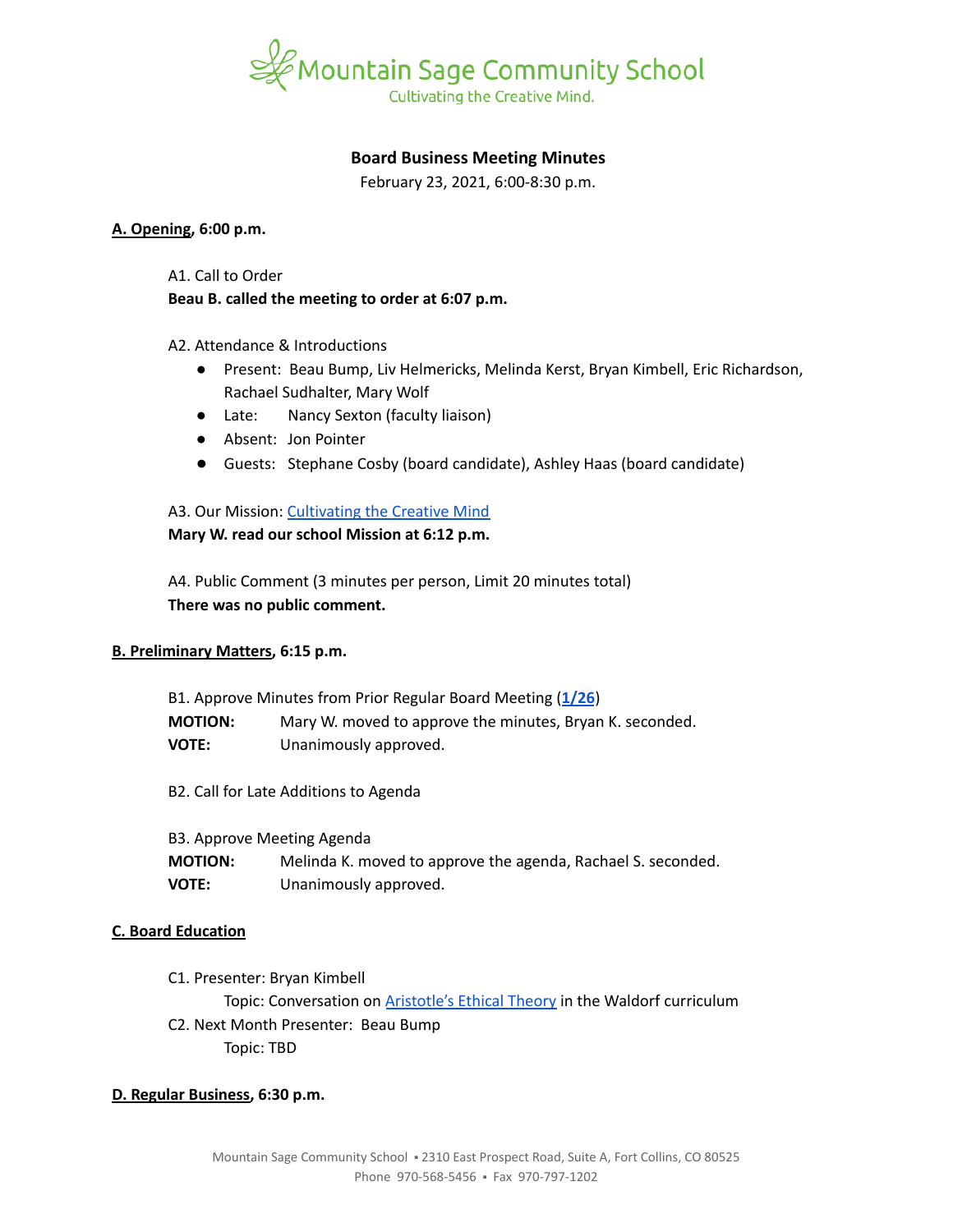

## D1. Consent Agenda (Confirm Consent Designation)

D1.1 Policy Review (i.e. no discussion, if item pulled move to bottom of D):

D1.1.2 - Board Policies: [EL2.2,](https://docs.google.com/document/d/1MaJBbBGpBoWaL7MoXpY0wSAT9GoCbewlcDQq-BFaU3Q) [EL2.3](https://docs.google.com/document/d/1GzmBOOp5v9S4NJmlkGL0iRVuHfhg_T72zoANrVKVbLg), [EL2.4](https://docs.google.com/document/d/1QInt2oOSDx0py9EtUsP6-0-OEZQcStkMdYw-gwIO3dU)

| <b>MOTION:</b> | Beau B. moved to approve the policies on the consent agenda, |
|----------------|--------------------------------------------------------------|
|                | Eric R. seconded.                                            |
| <b>VOTE:</b>   | Unanimously approved.                                        |

#### D2. Review [Strategic](https://docs.google.com/spreadsheets/d/1ZcsDhIjaJBoVOI2OMPaYkghgZi_yR7rn31ELgbvqf3E/view) Plan

D3. School Director's Report (6:43)

D3.1 CLCS Conference: <https://coloradoleague.org/page/2021conference> Liv H.: This year is virtual. Will any board members be able to participate? Melinda K: Planning to attend.

Beau B: Will potentially attend. Will reach out to Liv H.

**AI**: All board members email Liv by Thur, 2/25/2021 regarding attending.

D3.2 Current Phase 3 Updates

For some smaller 7th grade groups exploring combining groups. Continuing to proceed in phase 3.

D3.3 Program Planning Update for 2021-2022

Planning towards a return towards a more typical in-person learning. Plan to let Mountain Sage Virtual go next year to focus again on in-person learning. Moving forward with a Homeschool Enrichment program.

D3.4 Staffing in 2021-2022

New full-time substitute Cary K. on staff now.

Focus on bolstering the admin team. Room and opportunity for growth in that realm. Increasing student support and intervention resources. Better integrating support times so students aren't missing other things.

D3.5 [Proposed](https://drive.google.com/file/d/1jBXlWrghHWJdMCcNhsa80UkX9Id2Djsp/view) Calendar for the 2021-2022 School Year

Nancy S.: Recommend a May 16th teacher work day, or potentially mid-April. Liv H.: Best to align with PSD (May 16), particularly for parents with students in multiple schools.

Rachael S.: Like the continuation of Friday being the half-school faculty meeting day.

Break: 7:09 - 7:17pm j

D4. Committee Updates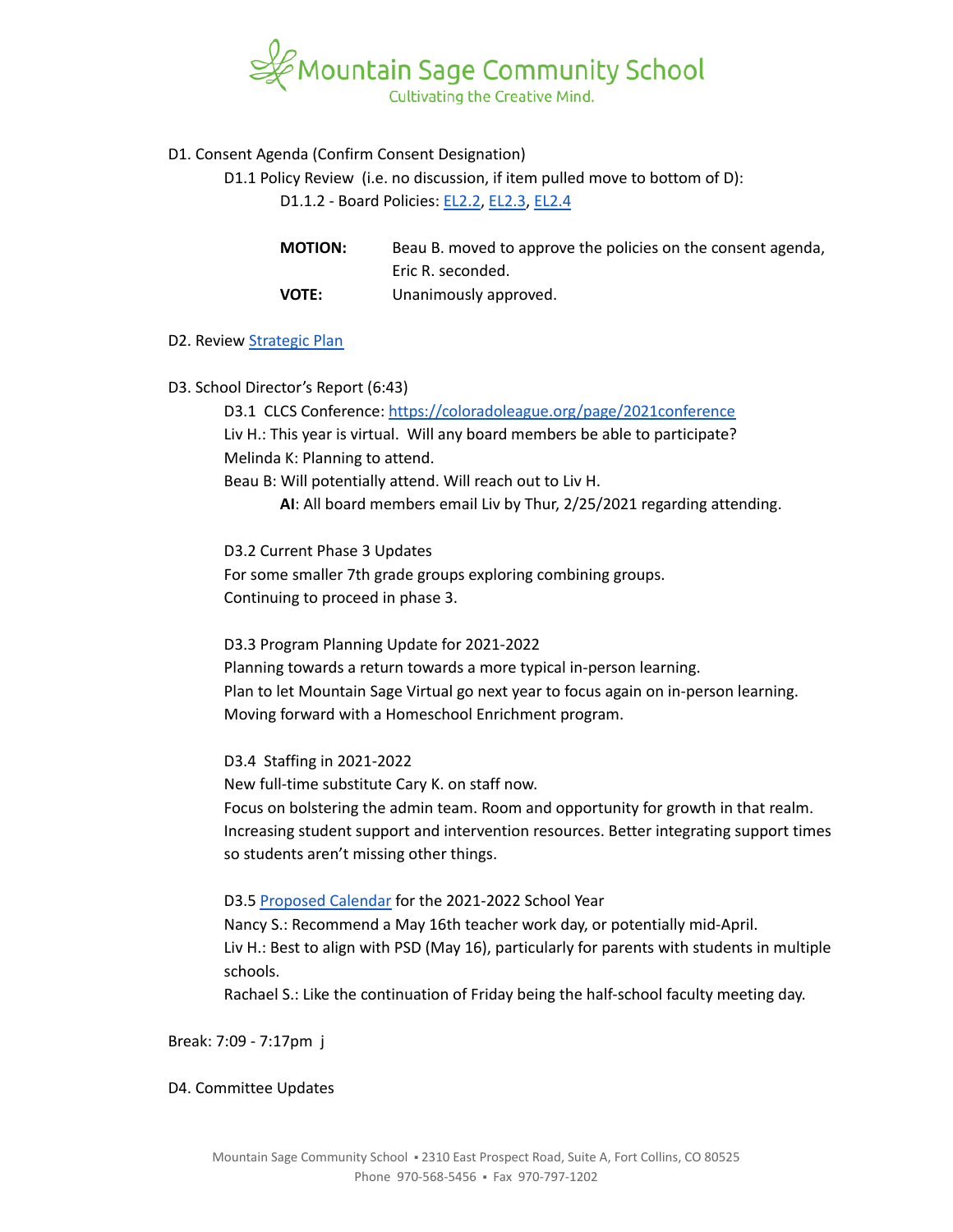# Cultivating the Creative Mind.

D4.1 - Finance Committee Update ([report](https://docs.google.com/document/d/1XoEZKZ9xYwvecVmqE_a_QEEAdd99NW3RzHFRmB2TH2o))

Bryan K.: PPR numbers are still changing. We may not get the final PPR until June which may require a special board meeting to approve the final budget.

D4.2 - Facilities Committee (Committee still on hold. No updates.<sup>1</sup>) Bryan K: We have 3 years left on our current lease including the current year. Bryan K: Would like to see Ashley Haas join the facilities committee. Liv H: Hillary and I are going to be meeting tomorrow with the neighboring church about potential facility utilization possibilities.

D4.3 - School Accountability Committee Update [\(report](https://docs.google.com/document/d/1twk1hNOVU7ip3PWd7frSUka65quMLB_OqtrFSZZKpCs)) Eric: News on standardized testing? Liv H: Hoping for clarity by the end of February.

# D4.4 - Logistics Committee Update ([report](https://docs.google.com/document/d/1bsQthgaMpJnWhRKeB1xg4aif6kp45ql4O2Fo26k5a68))

| D4.4.1 - Treasurer resignation and vote on new Treasurer |                                                              |  |
|----------------------------------------------------------|--------------------------------------------------------------|--|
| <b>MOTION:</b>                                           | Beau B. moved to approve the appointment of Bryan Kimbell to |  |
|                                                          | the position of Treasurer.                                   |  |
|                                                          | Eric R. seconded.                                            |  |
| <b>VOTE:</b>                                             | Unanimously approved.                                        |  |

D4.4.2 - Appointment of new Board member discussion Following Stephane Cosby's Q&A session at the previous board meeting. **MOTION:** Mary W. moved to appoint Stephane Cosby to the position of board member at large. Bryan K. seconded. **VOTE:** Unanimously approved.

As for whether the Board holds an election for Stephane and prospective board members this year:

- With the appointment of Stephane Cosby to the board, the board composition is now 5 elected and 4 appointed members meeting charter requirements of at least 51% elected.
- Appointing a board member before an election allows more time for a transfer of knowledge and transition with outgoing board members.
- Because the three board members ending their terms this year were all appointed we have the option to appoint or elect additional members once their terms are complete. However, we cannot appoint additional board members before that time.
- The advantage of holding elections this year is that board members Melinda K. and Mary W. who are completing their terms this year have

<sup>&</sup>lt;sup>1</sup> Please see past Facilities Committee [report](https://drive.google.com/file/d/1540MBFX75TZuJkqn_bNtGfqBp400VcC4/view?usp=sharing)s such as the  $\frac{9}{22}$  report for more background information.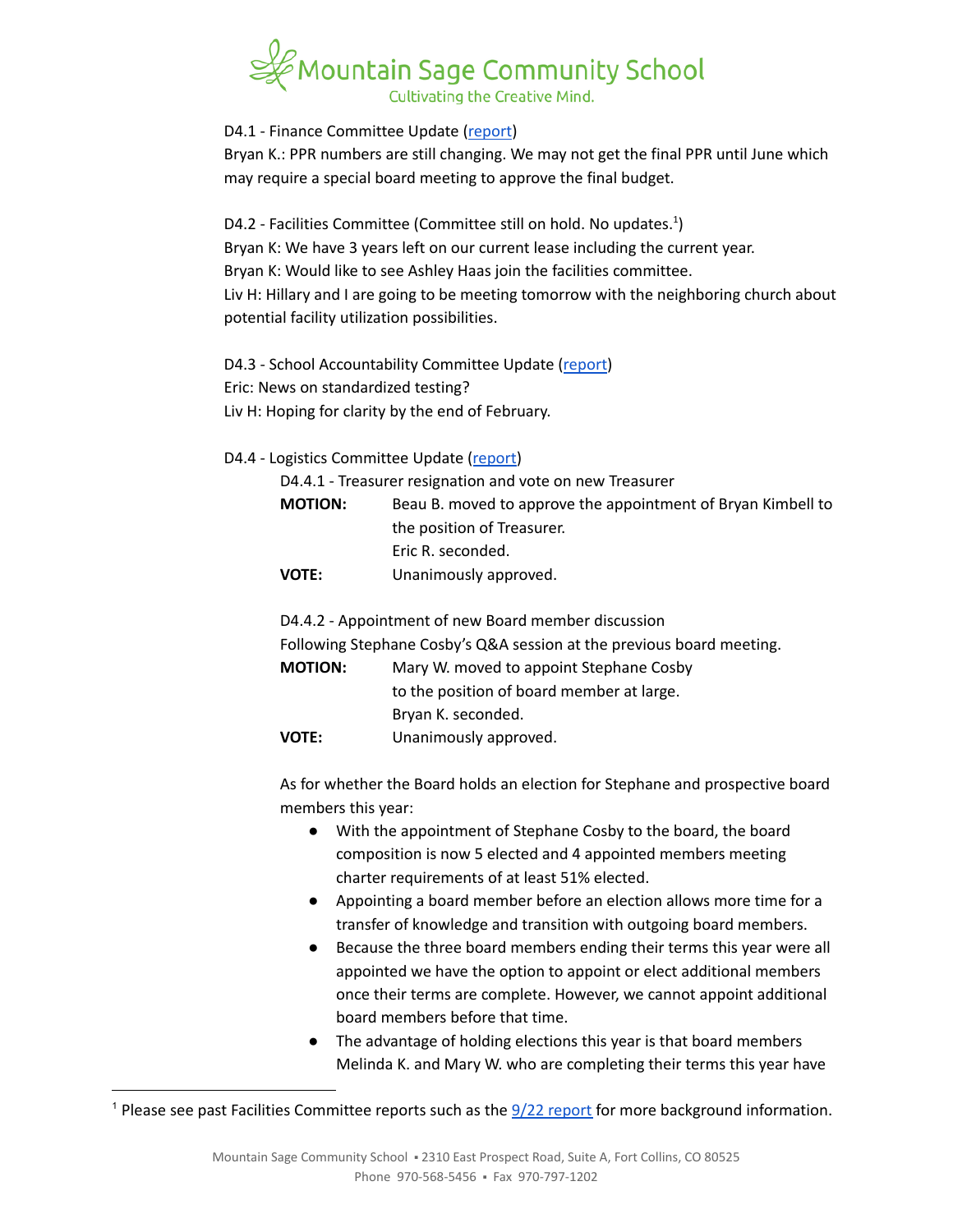

run the election process in the past. Running an election this year, while not required, would allow for cross-training for the process and tools.

D4.4.3 - Board Member Candidate Ashley Haas - Q&A

The Board appreciates Ashley Haas' interest in joining the board and enjoyed getting to know Ashley better during the Q&A session. Ashley's expertise could be a very helpful addition to the facilities committee.

D4.4.4 - Fundraiser discussion

Ashley Haas: Some ideas that may not require as much time to implement:

Customized covid masks with dragon design

Mountain Sage T-Shirts

What about an online store?

Nancy: That would be great. Something for us to look into.

Liv: Hillary, Amanda, Nancy could have a discussion.

Mary W. - One t-shirt fundraiser vendor:

<https://www.customink.com/fundraising>

Ashley H: Also [www.bonfire.com,](http://www.bonfire.com) mask fundraiser [www.abcfundraising.com.](http://www.abcfundraising.com) Nancy S: In line with our mission and vision we like to work with local vendors.

D4.5 - Policy Discussion

D4.5.1 - PSD Policy Updates (through 1/26/2021):

D4.5.1.1 - Revision to the PSD IDEA Grant Narrative to Include Contracted Services for Charter Schools

D4.5.1.2 - **PSD Resolution** in Support of the Colorado Department of Education Suspending CMAS Testing for the 2020-2021 School Year

D4.5.1.3 - Board Policy EL 2.0, General Executive Limitations

D4.5.2 - February - Reviewing Board Policies: [EL2.5](https://docs.google.com/document/d/1nYs8TvRZiMJCIYsfBXl8_YG7hKr1aksmEDiekAFgNk8), [EL2.6](https://docs.google.com/document/d/1oevLXsUA7soeB4_kwDFbjhBLkGQQPsNkIgzLJzFy3cU), [EL2.7](https://docs.google.com/document/d/1pri48vTezgmvyf6oLJZXObuZ68Wf_35LLqKNuTvSG2A)

#### D5. Items of the Month (from Board [calendar\)](https://docs.google.com/document/d/12S6s-qevYMsnj8Cr2yw6uMO7S7hL3gz2oKvXZk5ZndQ/edit?usp=sharing)

- D5.1 Jan Secure locations for Board retreats
- D5.2 Feb Town Hall Meeting, February 9th, 2021

D5.2.1 - Feedback and discussion for next year

Nancy S: What about doing the Town Hall meeting virtually other years? Beau B.: Discussion around the Town Hall format and as well as a reflection on school events and communications in general would be a good topic for the June retreat.

- D5.3 Feb First Draft of Budget
- D5.4 Feb Director Evaluation feedback solicited and collected
- D5.5 Mar Policy review check-in: where are we, what's left
- D5.6 Mar Final budget review and approval by the board
- D5.7 Mar Director Evaluation Feedback Collection & Review
- D5.8 Mar Director Evaluation Executive session of the board